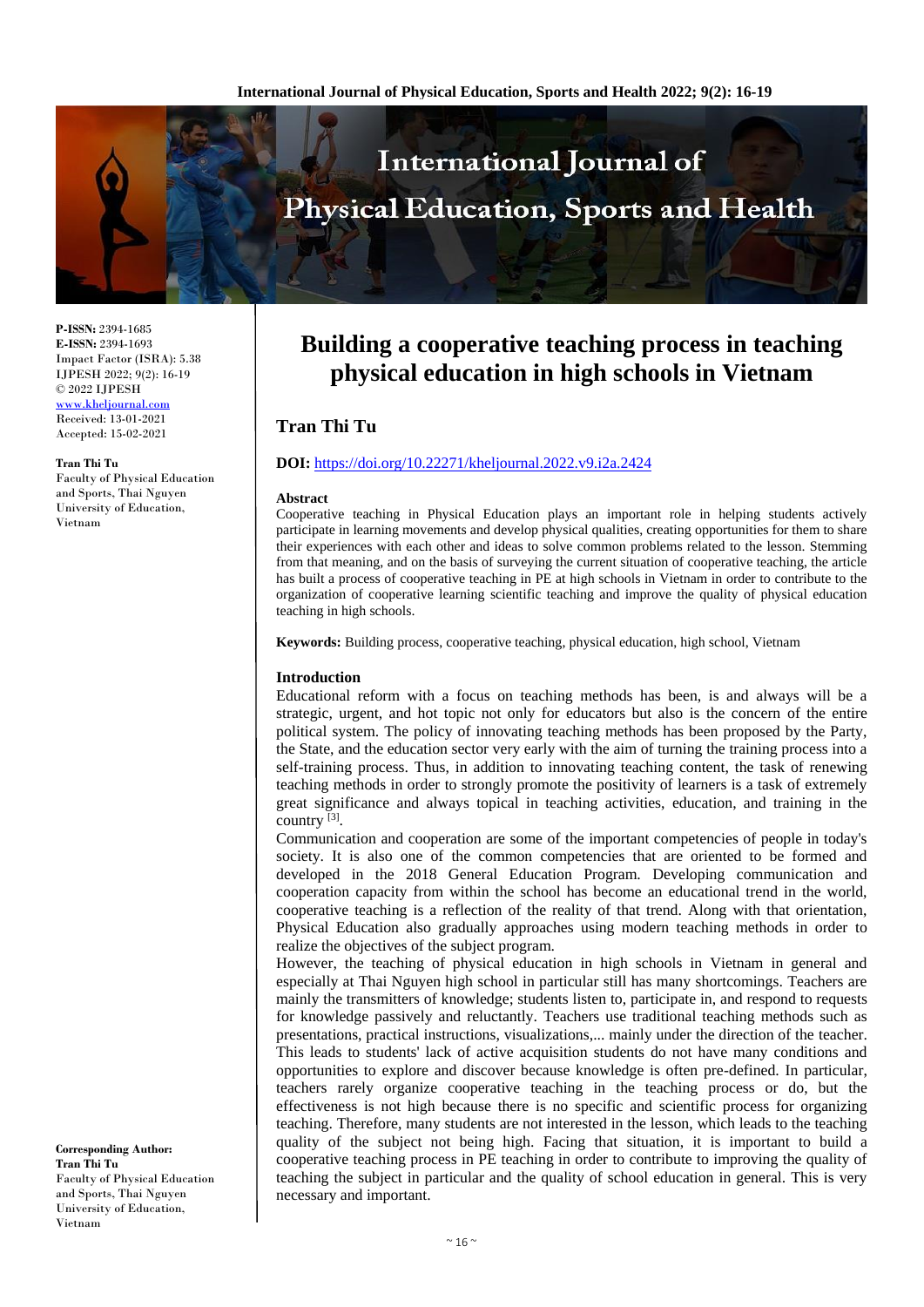#### **Methods**

### **During the research process, the author used the following research methods**

Using the method of analyzing and synthesizing documents from books, textbooks, articles, and scientific research works published in prestigious journals and used to clarify the theoretical basis and flexibly use in article analysis.

Using the interview method through conducting surveys, interviewing 68 managers and teachers to find out the current situation of teaching and learning PE at high schools in Thai Nguyen province.

Using the pedagogical observation method through observing the activities of teachers and students during PE class to learn and collect information related to the situation.

Use statistical methods to analyze and process the collected data.

#### **Results and Discussion**

Building the process of organizing cooperative learning in teaching PE at high schools in Thai Nguyen province, Vietnam

Cooperative teaching is a new teaching method, especially for physical education. It is becoming even more new. Therefore, building a process to apply this method in practice will face many difficulties. On that basis, the article has studied the document fostering teachers to implement the 2018 general education program module  $2^{[2]}$ , combined with research documents on cooperative teaching for students to come up with an organization. cooperative lessons suitable to the conditions in high schools in high schools in Thai Nguyen province, Vietnam.

In cooperative learning, the teaching activities of teachers and the learning activities of students include many successive stages. The end of this phase will be the beginning of the next phase corresponding to the lesson progress. Each stage consists of many steps, the steps are arranged in a certain order as a whole, which will create the structure of the teaching organization. In cooperative teaching, the structure of the lesson can be generalized to include 3 stages: the preparation phase, the stage of organizing the cooperative teaching and the summarizing and evaluating phase.

In each stage, the teaching activities of teachers and the learning activities of students are different, but they are all aimed at accomplishing the common purpose of completing the learning task  $[8]$ .

| <b>Stage</b>                                    | <b>Steps</b> | <b>Teacher</b>                                                                      | <b>Student</b>                               |
|-------------------------------------------------|--------------|-------------------------------------------------------------------------------------|----------------------------------------------|
| Preparation stage                               | Step 1       | Determine teaching activities based on the<br>objectives and content of the lesson. | Self-determination of learning activities    |
|                                                 | Step 2       | Define criteria for team formation                                                  | Self-study criteria for team formation       |
|                                                 | Step 3       | Determine the right time for group activity                                         | Self-study the right time for group activity |
|                                                 | Step 4       | Design of votes/ forms assigned tasks to HS                                         | Self-study task assignment slips             |
| The stage of organizing cooperative<br>teaching | Step 1       | Assign learning tasks                                                               | Take on learning tasks                       |
|                                                 | Step 2       | Self-research HS guide                                                              | Personal self-study                          |
|                                                 | Step 3       | Organizing group discussions                                                        | Work with you in the group.                  |
|                                                 | Step 4       | Organizing class discussions                                                        | Work with your classmates in class.          |
|                                                 | Step 5       | Conclusions, assessments                                                            | Self-examination, self-assessment            |
| Summary and evaluation stage                    | Step 1       | Summary and generalization of lessons                                               | Re-generalize the problem yourself           |
|                                                 | Step 2       | General review comments                                                             | Self-assessment of learning outcomes         |
|                                                 | Step 3       | Guide HS to take on new tasks                                                       | Take on new tasks                            |

# **Table 1:** Steps of the process of applying Cooperative teaching

Specifically, this process is described in detail as follows: [1],  $[2]$ ,  $[9]$ .

#### **\* Preparation phase**

# **a) Teacher's activities**

The teacher's activities in this phase include the following steps:

# **Step 1: Determine the teaching organization activities based on the objectives and content of the lesson**

Lesson objectives are the concretization of the objectives of the subject at a certain point in the teaching process. Lesson objectives are the end results that students need to aim for after finishing the lesson. Therefore, the goal of the lesson is to orient the activities of teachers and students during class time.

To determine the lesson objectives, teachers need to: determine the subject objectives, determine the position of the lesson in the program and in the teaching plan; and determine the characteristics and level of students. Determine the lesson objectives based on three aspects: knowledge, skills, and attitudes.

# **Step 2: Determine the criteria for forming the group**

Cooperative teaching is a way of organizing teaching in which students work in groups to research, exchange ideas,

and solve problems, so the essence of cooperative teaching is group teaching. In cooperative learning, groups are often limited to members assigned by teachers, taking into account the balanced ratio of learning ability, gender, ...; The built group can stick to many activities and can flexibly change according to each activity.

Teachers group students into groups based on their level, randomly, according to their forte... Design activities that combine individuals, pairs, and groups to change activities to create excitement and improve the learning results of the students.

# **Step 3: Determine the appropriate time for group activities**

Allocate time to monitor and notify time for group activities, and ask group members to distribute appropriate time for each problem, avoiding the phenomenon of "time burn".

# **Step 4: Design assignment sheets for students**

Teachers design assignment sheets to facilitate students' understanding of tasks and clearly show the results of individual or group activities, general reinforcement exercises, or in the form of learning games for groups, thereby increasing the student's activeness and interest.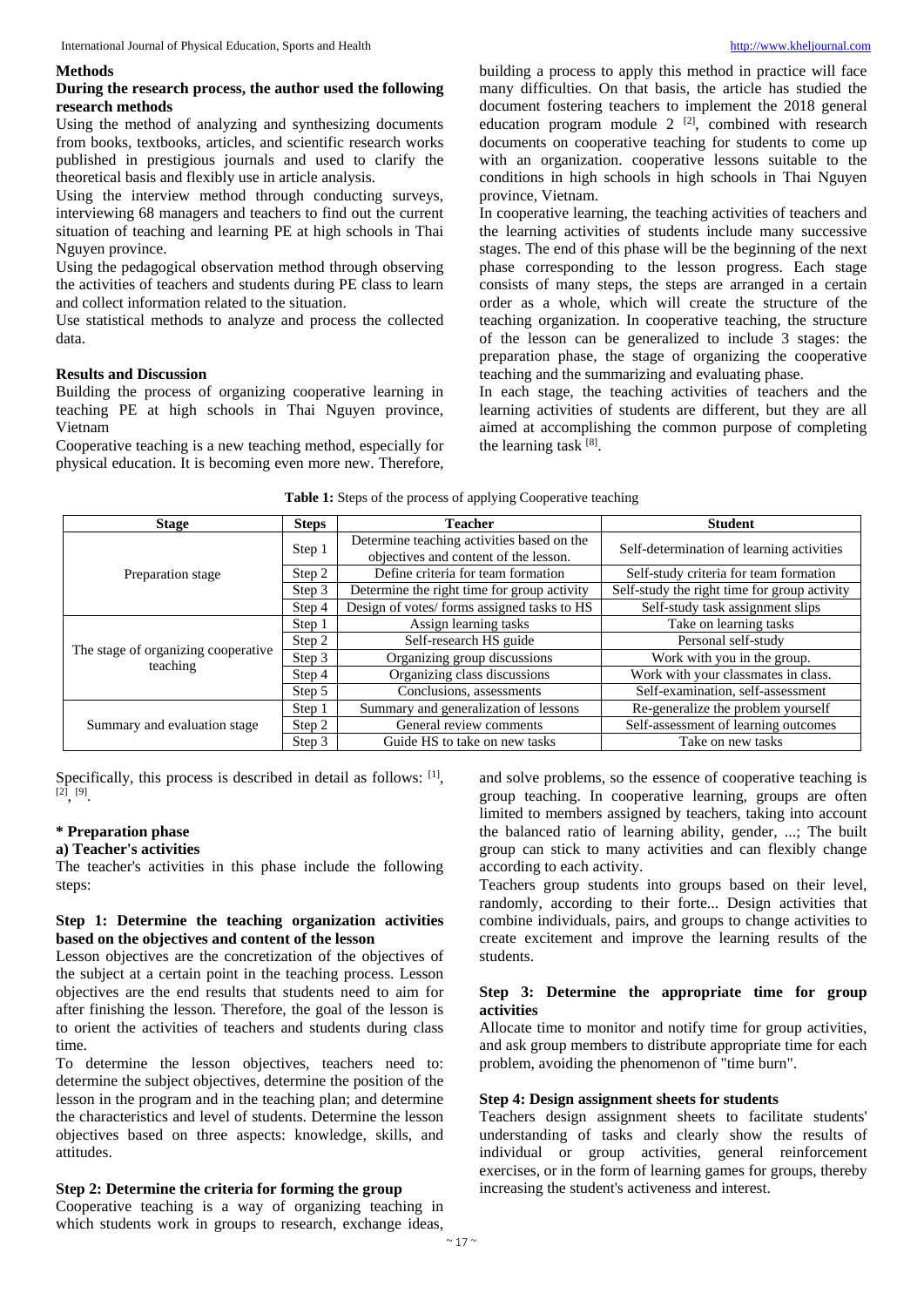# **b) Student's activities**

This includes the following steps:

#### **Step 1: Determine the lesson objectives**

Based on the guidance of the teacher, students determine the goal of the lesson. To determine the lesson objectives, students need to: find out the lesson objectives; self-locate lessons in the program; and self-determine their level of knowledge, skills and attitudes after finishing the lesson.

# **Step 2: Research the criteria for group formation yourself**

Under the guidance of the teacher, students conduct research on the criteria for group formation set by the teacher to build a suitable group for themselves.

# **Step 3: Self-study the appropriate time for group activities**

Students study the time for each group activity to arrange and assign tasks in the group to be reasonable and complete the lesson content in the allotted time.

# **Step 4: Study the assignment sheets yourself**

Students study the assignment sheets designed by the teacher in advance to better understand the tasks that will have to be completed in group activities.

# **\* The stage of organizing cooperative teaching**

# **a) Teacher's activities**

The teacher's activities are carried out according to the following steps:

# **Step 1: Form a group and assign learning tasks to students**

+ Form a group (pay attention to the number of groups and the number of group members) and assign the group's position in the classroom space.

**Assign tasks to the group:** The teacher organizes for the whole class with main activities such as introducing the lesson; defining the tasks of the groups; identifying and explaining specific tasks of groups; and clearly defining specific goals to be achieved. The tasks of the groups can be the same or different. Note that the task must be close to the student's level; explain the problems to be solved and the goals students need to achieve; task completion time.

# **Step 2: Guide students to self-study**

In cooperative learning, teachers play the role of guides. They help and create conditions for students to promote their positivity, initiative, and creativity in solving learning situations, through which they will self-reliantly acquire knowledge and new ways of working.

However, acquiring knowledge is a difficult process, so teachers must be ready to support and help students by giving prompting questions or sub-situations. In this step, teachers proceed in the following order: Identify and correct students' tasks; suggest ways to solve the situation; and support and help students.

## **Step 3: Organize a group discussion.**

In cooperative learning, individual research results have the help and support of friends. Therefore, it is the product of the cooperation of collective intelligence. In this step, the teacher proceeds in the following order: group activity orientation; control of group activities; stimulation; and promoting the group's activities towards the goal. Specifically:

**Group activity orientation:** Define goals and group discussion program, define tasks, guide the group on measures to enhance cooperation, set time for each discussion issue, ask students to prepare to speak.

**Control group activities:** Stimulate group activities, exploit group discussion content, and promote group activities to achieve goals.

# **Step 4: Organize class discussion**

Exchange and cooperation between students in the same group are necessary. However, in order for the knowledge to be complete, it is necessary for the groups to exchange and complement each other. Teachers' activities are carried out in the following order: Summarize the reports of each group; ask representatives of the groups to present; ask the groups to complete the supplement; emphasize differences and conflicts between groups.

While the representatives of the groups are reporting, the teacher must observe and remind the other members to pay attention. Teachers need to timely praise and encourage groups that do well; encourage groups that do not do well to try harder next time. Occasionally let students vote on the results of the group that did the best in the class to reward them.

#### **Step 5: Conclusion and evaluation**

In the discussion, there are issues that are difficult to distinguish right from wrong, now the teacher has the role of a scientific referee. Teachers must make scientific conclusions about how to handle the situation. Teachers' activities are conducted as follows: Summarize the problem in the situation; supplement and correct new knowledge; and comment on and evaluate the activities of each group and student.

At the end of step 5, the teacher returns to step 1 and continues until the lesson situations are over.

#### **c) Students' activities**

At this stage, the student performs the following steps:

# **Step 1: Join the group and approach the learning task**

Throughout the class, according to cooperative learning, each individual and group of students will exist in a certain group and hold a certain role and task. Therefore, in this step, students' activities are conducted as follows: Join the group; receive tasks from the teachers; Accept assignments from the group.

# **Step 2: Individual research**

Under the guidance of the teacher, students will self-study textbooks, documents, and other resources with their own knowledge to find a way to handle situations that the teacher poses. The order that students perform in this step is as follows: Find out the problem; hypothesize the situation; confirm (reject) the hypothesis; Evaluate and test solutions.

#### **Step 3: Cooperate with friends in the group**

Self-help groups perform assigned tasks, in which the main activities are: preparing group workplaces; work planning; agreement on working rules; carrying out task solving; preparing a report of the results in front of the class; determining the content and presentation of the results.